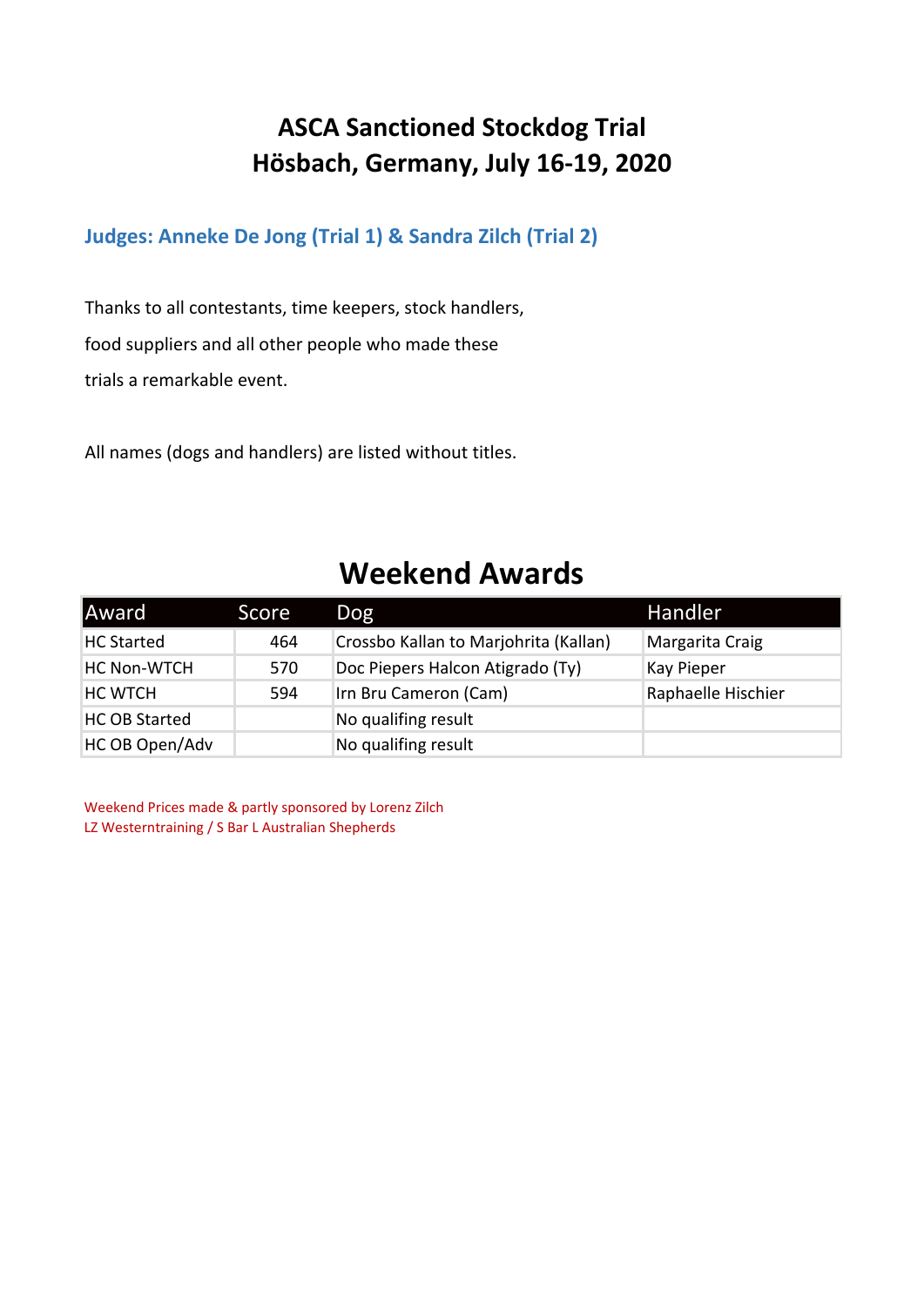## **Ranking - Cattle**

| Place | Score      | Dog                                                        | <b>Handler</b>      |
|-------|------------|------------------------------------------------------------|---------------------|
|       |            | <b>Started</b>                                             |                     |
| 1     | 90         | Jet (Chuckanut Irn Bru Jet)                                | Raphaelle Hischier  |
| 2     | 87         | Jacy (Blackforest Betula Pendula)                          | Roland Hofeneder    |
| 3     | 86         | Kallan (Crossbo Kallan to Marjohrita)                      | Margarita Craig     |
| 4     | 81         | Blink (Ruff'N'Tuff Thesmallthings)                         | Alexandra Lehnert   |
| 5     | <b>HCT</b> | Smiley (Stockyard Leather Lasso)                           | Jasmin Daniel       |
|       |            | Open                                                       |                     |
| 1     | 109        | Brix (RMF's Brixius Mi Sombra)                             | Nina Krammer        |
| 2     | <b>HCT</b> | Mic (Daniels Just A Miracle)                               | Jasmin Daniel       |
|       |            | Advanced                                                   |                     |
| 1     | 112        | Bear (Crown Point S Bar L McMahon)                         | Sandra Zilch        |
| 2     | 105        | Rob (Doc Piepers Irn Bru Roble)                            | Raphaelle Hischier  |
| 3     | 95         | Inox (Let's Talk About I Am What I Am)                     | Margarita Craig     |
| 4     | 94         | Rango (Crown Point 50 Letters Are Just Enough For Durango) | Nina Krammer        |
| 5     | 47.5       | Kiwi (Let's Talk About Keen To Work)                       | Susanne Schwarzmann |

| Place | <b>Score</b> | Dog                                                        | <b>Handler</b>      |
|-------|--------------|------------------------------------------------------------|---------------------|
|       |              | <b>Started</b>                                             |                     |
| 1     | 95           | Kallan (Crossbo Kallan to Marjohrita)                      | Margarita Craig     |
| 2     | 82           | Jacy (Blackforest Betula Pendula)                          | Roland Hofeneder    |
| 3     | 76           | One (Let's talk about Lucky One)                           | Susanne Schwarzmann |
| 4     | 70           | Sabur (Rockinoak Sabur @ Marjohrita)                       | Margarita Craig     |
| 5     | 65           | Smiley (Stockyard Leather Lasso)                           | Jasmin Daniel       |
| 6     | 62           | Charlize (Wildsong's Rusty Red Spur)                       | Silvia Heitmann     |
| 7     | 59           | Baloo (Mr Baloo of the Marjohrita)                         | Cathy Tousch        |
| Open  |              |                                                            |                     |
| 1     | 80           | Mic (Daniels Just A Miracle)                               | Jasmin Daniel       |
|       |              | Advanced                                                   |                     |
| 1     | 121          | Cam (Irn Bru Cameron)                                      | Raphaelle Hischier  |
| 2     | 114          | Kiwi (Let's Talk About Keen To Work)                       | Susanne Schwarzmann |
| 3     | 112          | Rango (Crown Point 50 Letters Are Just Enough For Durango) | Nina Krammer        |
| 4     | 110          | Rob (Doc Piepers Irn Bru Roble)                            | Raphaelle Hischier  |
| 5     | 108          | Nim (Origine II I'm A Braveheart)                          | Davide Giglio       |
| 6     | 97           | Gee (Let's Talk About Genius Joule)                        | Roland Hofeneder    |
| 7     | 88           | Inox (Let's Talk About I Am What I Am)                     | Margarita Craig     |
| 8     | 69           | Nox (Let's Talk About Dark Witch)                          | Alexandra Lehnert   |
| 9     | 40.5         | LG (Let's Talk About I am Legend)                          | Pedro Masana        |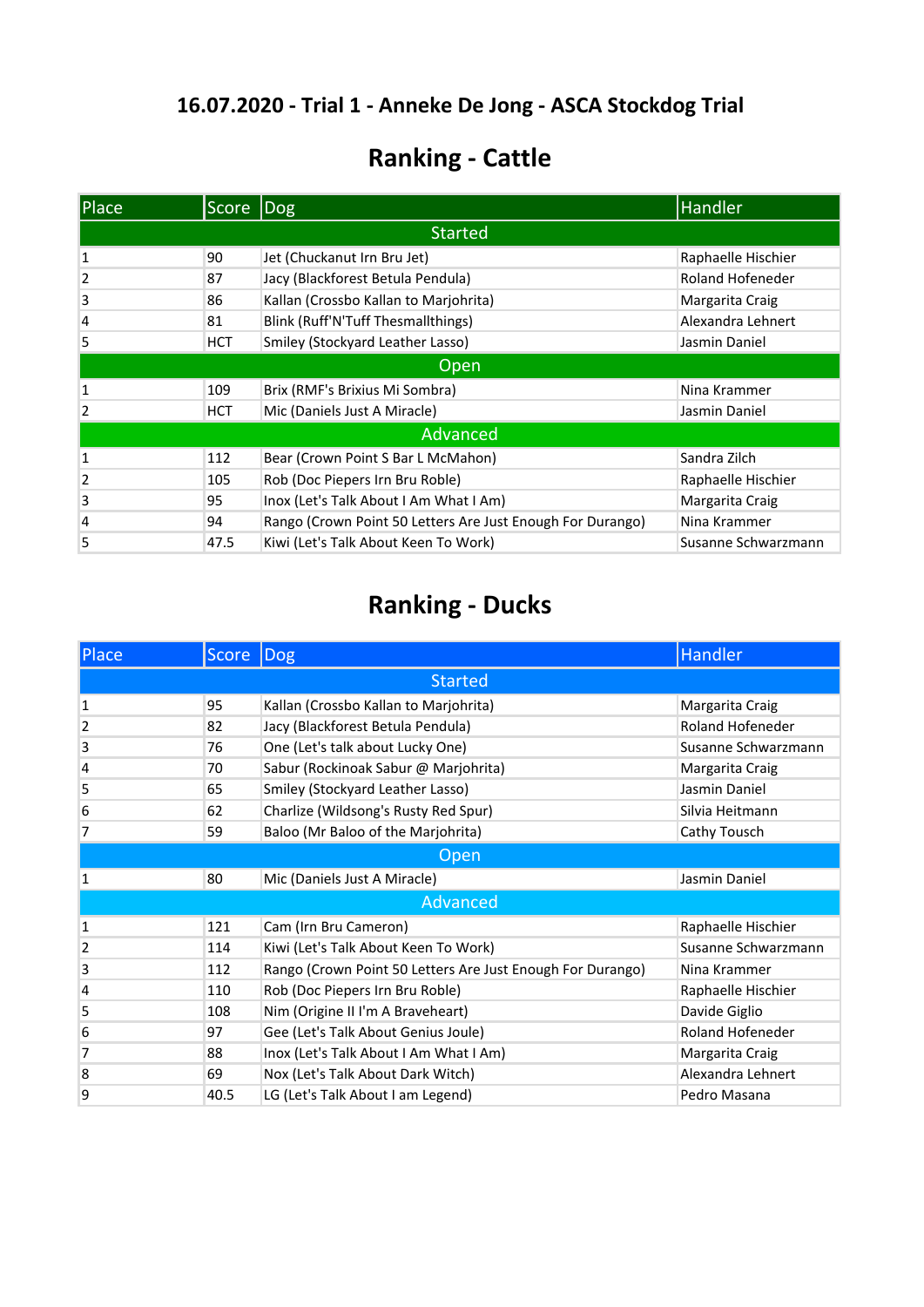| Place          | Score  Dog |                                                  | <b>Handler</b>          |  |
|----------------|------------|--------------------------------------------------|-------------------------|--|
| <b>Started</b> |            |                                                  |                         |  |
| 1              | 89         | Jacy (Blackforest Betula Pendula)                | <b>Roland Hofeneder</b> |  |
| 2              | 86         | Kallan (Crossbo Kallan to Marjohrita)            | Margarita Craig         |  |
| 3              | 83         | Josephine (Nikita des Cimes de Pyrene Josephine) | Fabienne Wauthier       |  |
| 4              | 82         | Jay (Strawberryfield Don't Worry Be Happy)       | <b>Helmut Bischoff</b>  |  |
| 5              | 82         | Baloo (Mr Baloo of the Marjohrita)               | Cathy Tousch            |  |
| 6              | 77         | Charlize (Wildsong's Rusty Red Spur)             | Silvia Heitmann         |  |
| 7              | 77         | Sabur (Rockinoak Sabur @ Marjohrita)             | Margarita Craig         |  |
| 8              | 76         | One (Let's talk about Lucky One)                 | Susanne Schwarzmann     |  |
|                |            | Open                                             |                         |  |
| $\mathbf{1}$   | 95         | Mic (Daniels Just A Miracle)                     | Jasmin Daniel           |  |
| 2              | 94         | Blink (Ruff'N'Tuff Thesmallthings)               | Alexandra Lehnert       |  |
| 3              | 84         | Smiley (Stockyard Leather Lasso)                 | Jasmin Daniel           |  |
| 4              | 72         | LG (Let's Talk About I am Legend)                | Pedro Masana            |  |
|                |            | Advanced                                         |                         |  |
| 1              | 112        | Kiwi (Let's Talk About Keen To Work)             | Susanne Schwarzmann     |  |
| 2              | 112        | Cam (Irn Bru Cameron)                            | Raphaelle Hischier      |  |
| 3              | 109        | Inox (Let's Talk About I Am What I Am)           | Margarita Craig         |  |
| 4              | 107        | Nim (Origine II I'm A Braveheart)                | Davide Giglio           |  |
| 5              | 35         | Nox (Let's Talk About Dark Witch)                | Alexandra Lehnert       |  |

| Award                 | Dog                                   | <b>I</b> Handler   |
|-----------------------|---------------------------------------|--------------------|
| HIT Started           | Kallan (Crossbo Kallan to Marjohrita) | Margarita Craig    |
| HIT Open              | Brix (RMF's Brixius Mi Sombra)        | Nina Krammer       |
| <b>HIT Advanced</b>   | Cam (Irn Bru Cameron)                 | Raphaelle Hischier |
| <b>HIT OB Started</b> | No qualifing result                   |                    |
| HIT OB Open/Adv       | No qualifing result                   |                    |
|                       |                                       |                    |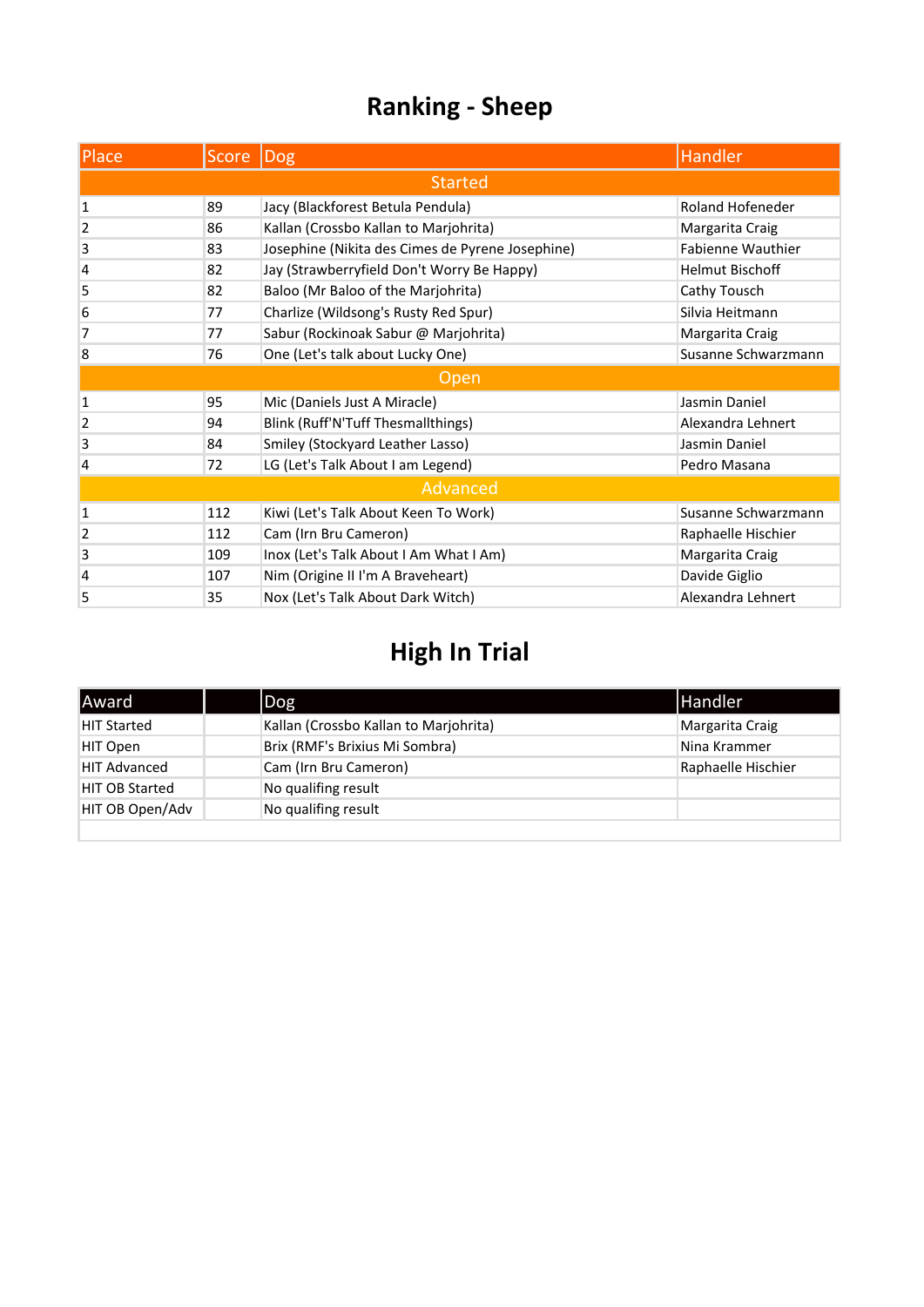## **Ranking - Cattle**

| Place | Score | Dog                                   | Handler             |
|-------|-------|---------------------------------------|---------------------|
|       |       | <b>Started</b>                        |                     |
| 1     | 88    | Baloo (Mr Baloo of the Marjohrita)    | Cathy Tousch        |
| 2     | 88    | Vesper (Chic's Dark Angel)            | Nina Krammer        |
| 3     | 86    | Jet (Chuckanut Irn Bru Jet)           | Raphaelle Hischier  |
| 4     | 86    | One (Let's talk about Lucky One)      | Susanne Schwarzmann |
| 5     | 79    | Kallan (Crossbo Kallan to Marjohrita) | Margarita Craig     |
| 6     | 68    | Blink (Ruff'N'Tuff Thesmallthings)    | Alexandra Lehnert   |
| 7     | 56    | Smiley (Stockyard Leather Lasso)      | Jasmin Daniel       |
|       |       | Open                                  |                     |
| 1     | 84    | Brix (RMF's Brixius Mi Sombra)        | Nina Krammer        |
|       |       | Advanced                              |                     |
| 1     | 99    | JoJo (Let's Talk About Come To Me)    | Susanne Schwarzmann |
| 2     | 99    | Cam (Irn Bru Cameron)                 | Raphaelle Hischier  |
| 3     | 95    | Kiwi (Let's Talk About Keen To Work)  | Susanne Schwarzmann |
| 4     | 89    | Nim (Origine II I'm A Braveheart)     | Davide Giglio       |

| Place          | <b>Score</b> | Dog                                                        | Handler                  |  |
|----------------|--------------|------------------------------------------------------------|--------------------------|--|
|                |              | <b>Started</b>                                             |                          |  |
| $\mathbf{1}$   | 89           | Kallan (Crossbo Kallan to Marjohrita)                      | Margarita Craig          |  |
| 2              | 83           | Baloo (Mr Baloo of the Marjohrita)                         | Cathy Tousch             |  |
| 3              | 78           | One (Let's talk about Lucky One)                           | Susanne Schwarzmann      |  |
| 4              | 65           | Charlize (Wildsong's Rusty Red Spur)                       | Silvia Heitmann          |  |
| 5              | 62           | Jacy (Blackforest Betula Pendula)                          | Roland Hofeneder         |  |
|                | Open         |                                                            |                          |  |
| 1              | 109          | Mic (Daniels Just A Miracle)                               | Jasmin Daniel            |  |
| 2              | 89           | Josephine (Nikita des Cimes de Pyrene Josephine)           | <b>Fabienne Wauthier</b> |  |
|                |              | Advanced                                                   |                          |  |
| $\mathbf{1}$   | 117          | Cam (Irn Bru Cameron)                                      | Raphaelle Hischier       |  |
| $\overline{2}$ | 113          | Kiwi (Let's Talk About Keen To Work)                       | Susanne Schwarzmann      |  |
| 3              | 106          | Rango (Crown Point 50 Letters Are Just Enough For Durango) | Nina Krammer             |  |
| 4              | 98           | Gee (Let's Talk About Genius Joule)                        | <b>Roland Hofeneder</b>  |  |
| 5              | 65           | JoJo (Let's Talk About Come To Me)                         | Susanne Schwarzmann      |  |
| 6              | 41           | Nox (Let's Talk About Dark Witch)                          | Alexandra Lehnert        |  |
| 7              | 35           | LG (Let's Talk About I am Legend)                          | Susanne Schwarzmann      |  |
| 8              | 34.5         | Inox (Let's Talk About I Am What I Am)                     | Margarita Craig          |  |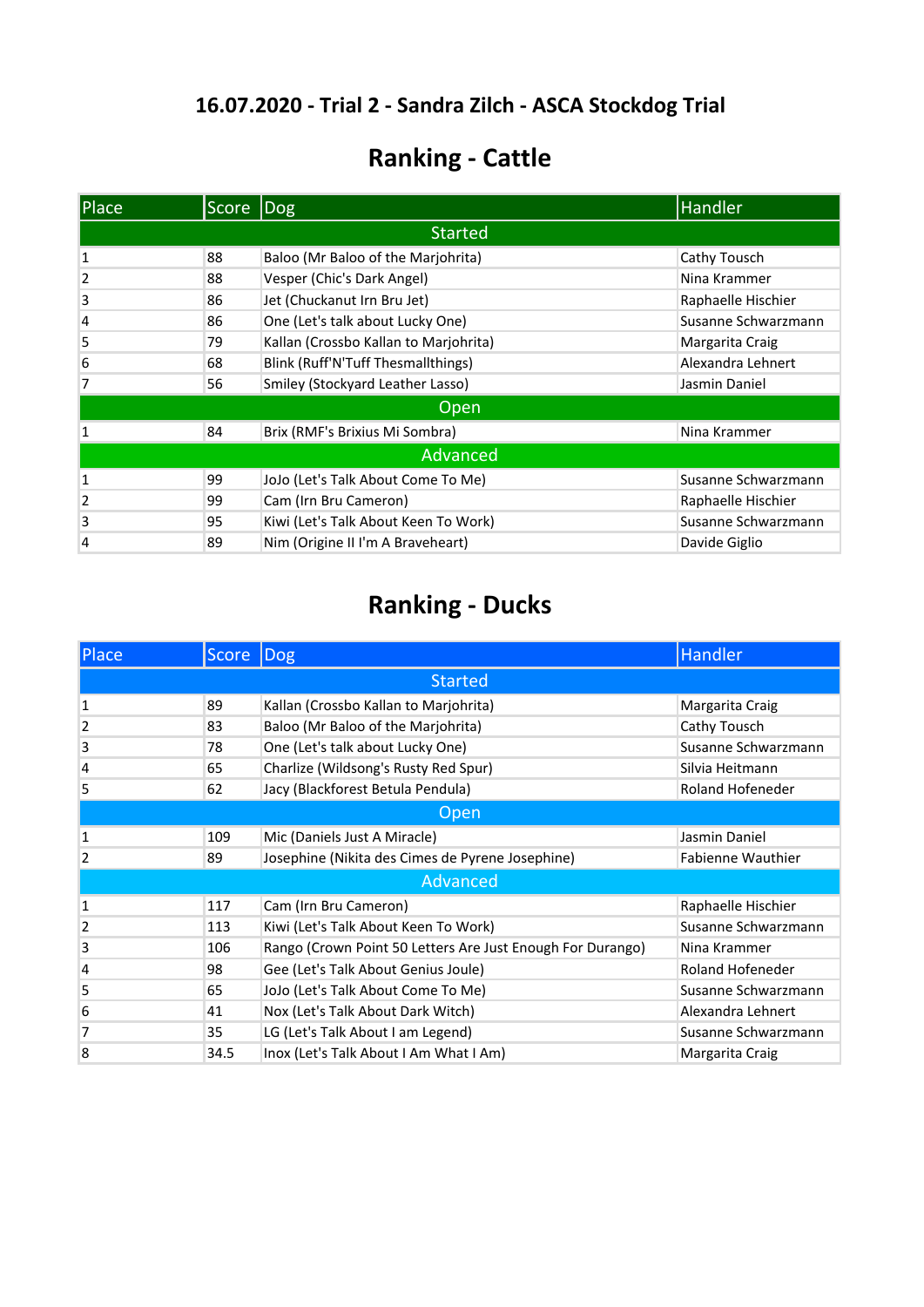| Place          | Score   Dog |                                                  | Handler                |
|----------------|-------------|--------------------------------------------------|------------------------|
|                |             | <b>Started</b>                                   |                        |
| 1              | 86          | Josephine (Nikita des Cimes de Pyrene Josephine) | Fabienne Wauthier      |
| 2              | 81          | Kallan (Crossbo Kallan to Marjohrita)            | Margarita Craig        |
| 3              | 81          | Jay (Strawberryfield Don't Worry Be Happy)       | <b>Helmut Bischoff</b> |
| 4              | 77          | Jacy (Blackforest Betula Pendula)                | Roland Hofeneder       |
| 5              | 76          | One (Let's talk about Lucky One)                 | Susanne Schwarzmann    |
| 6              | 74          | Sabur (Rockinoak Sabur @ Marjohrita)             | Margarita Craig        |
| 7              | 70          | Baloo (Mr Baloo of the Marjohrita)               | Cathy Tousch           |
| 8              | 61          | Charlize (Wildsong's Rusty Red Spur)             | Silvia Heitmann        |
|                |             | Open                                             |                        |
| 1              | 95          | Blink (Ruff'N'Tuff Thesmallthings)               | Alexandra Lehnert      |
| 2              | 87          | Mic (Daniels Just A Miracle)                     | Jasmin Daniel          |
|                |             | Advanced                                         |                        |
| 1              | 117         | Cam (Irn Bru Cameron)                            | Raphaelle Hischier     |
| $\overline{2}$ | 114         | JoJo (Let's Talk About Come To Me)               | Susanne Schwarzmann    |
| 3              | 111         | Kiwi (Let's Talk About Keen To Work)             | Susanne Schwarzmann    |
| 4              | 110         | Inox (Let's Talk About I Am What I Am)           | Margarita Craig        |
| 5              | 107         | Nim (Origine II I'm A Braveheart)                | Davide Giglio          |
| 6              | 31.5        | Nox (Let's Talk About Dark Witch)                | Alexandra Lehnert      |

| Award                 | Dog                                   | Handler            |
|-----------------------|---------------------------------------|--------------------|
| HIT Started           | Kallan (Crossbo Kallan to Marjohrita) | Margarita Craig    |
| HIT Open              | Mic (Daniels Just A Miracle)          | Jasmin Daniel      |
| <b>HIT Advanced</b>   | Cam (Irn Bru Cameron)                 | Raphaelle Hischier |
| <b>HIT OB Started</b> | No qualifing result                   |                    |
| HIT OB Open/Adv       | No qualifing result                   |                    |
|                       |                                       |                    |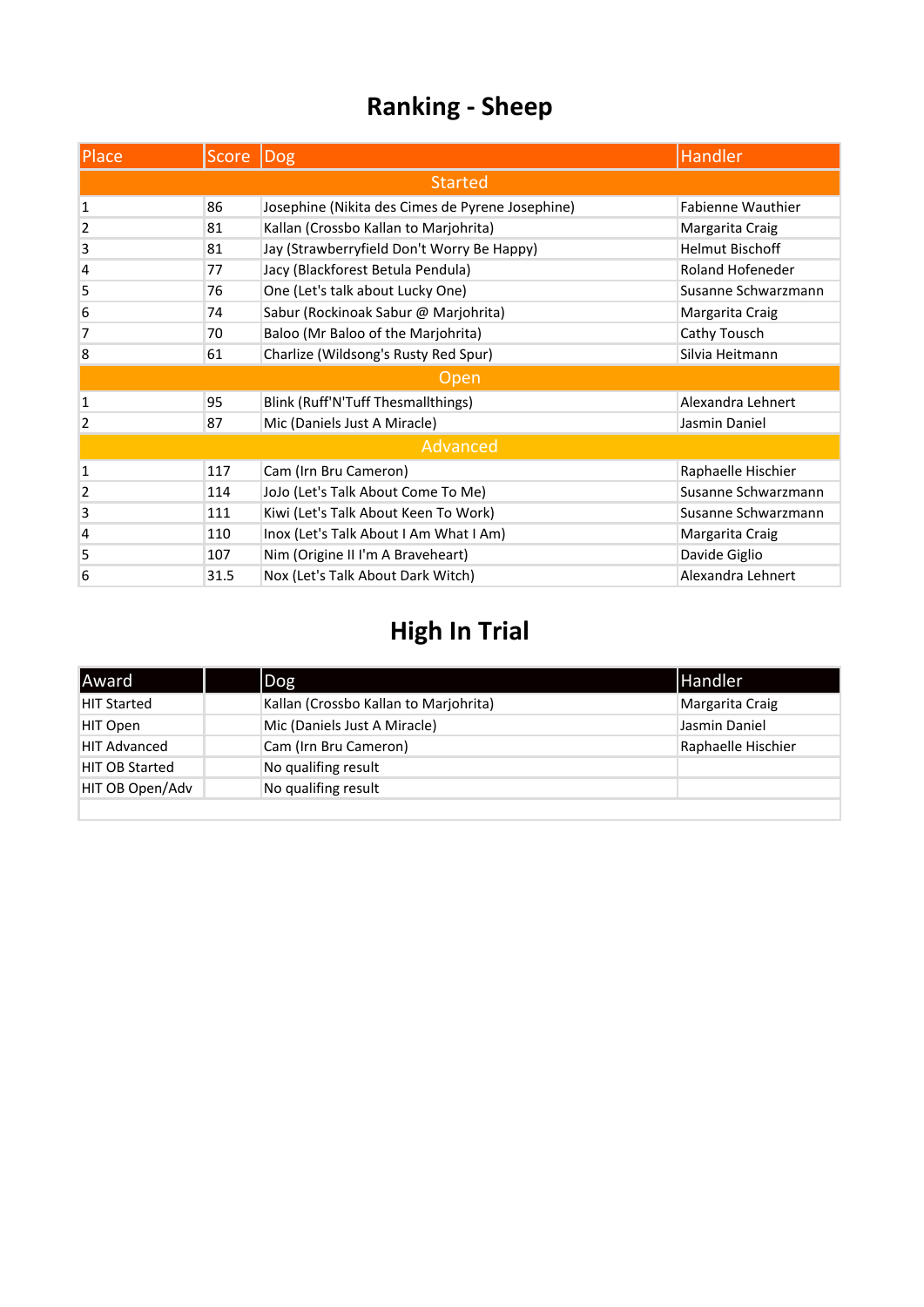## **Ranking - Cattle**

| Place | Score | <b>Dog</b>                                                 | Handler             |
|-------|-------|------------------------------------------------------------|---------------------|
|       |       | <b>Started</b>                                             |                     |
|       | 84    | One (Let's talk about Lucky One)                           | Susanne Schwarzmann |
| 2     | 83    | Baloo (Mr Baloo of the Marjohrita)                         | Cathy Tousch        |
| 3     | 79    | Vesper (Chic's Dark Angel)                                 | Nina Krammer        |
| 4     | HCT   | Kallan (Crossbo Kallan to Marjohrita)                      | Margarita Craig     |
|       |       | Open                                                       |                     |
| 1     | 65    | Kenay (U Bar C They Call Me Trinity)                       | Debora Casarotti    |
| 2     | 31    | Mic (Daniels Just A Miracle)                               | Jasmin Daniel       |
|       |       | Advanced                                                   |                     |
| 1     | 107   | Cam (Irn Bru Cameron)                                      | Raphaelle Hischier  |
| 2     | 106   | Joys (Feeling Rainbow Let Me Live)                         | Chiara Dalle Donne  |
| 3     | 104   | JoJo (Let's Talk About Come To Me)                         | Susanne Schwarzmann |
| 4     | 100   | Rango (Crown Point 50 Letters Are Just Enough For Durango) | Nina Krammer        |
| 5     | 99    | Kiwi (Let's Talk About Keen To Work)                       | Susanne Schwarzmann |

| Place          | <b>Score</b>   | <b>Dog</b>                                       | <b>Handler</b>           |  |
|----------------|----------------|--------------------------------------------------|--------------------------|--|
|                | <b>Started</b> |                                                  |                          |  |
| 1              | 89             | Ty (Doc Piepers Halcon Atigrado)                 | Kay Pieper               |  |
| 2              | 84             | Jacy (Blackforest Betula Pendula)                | Roland Hofeneder         |  |
| 3              | 78             | Rose (S Bar L Ribana)                            | Andrea Pischel           |  |
| 4              | 78             | Jet (Chuckanut Irn Bru Jet)                      | Raphaelle Hischier       |  |
| 5              | 76             | Baloo (Mr Baloo of the Marjohrita)               | Cathy Tousch             |  |
| 6              | 70             | Blink (Ruff'N'Tuff Thesmallthings)               | Alexandra Lehnert        |  |
| 7              | <b>HCT</b>     | One (Let's talk about Lucky One)                 | Susanne Schwarzmann      |  |
| Open           |                |                                                  |                          |  |
| 1              | 93             | Josephine (Nikita des Cimes de Pyrene Josephine) | <b>Fabienne Wauthier</b> |  |
| $\overline{2}$ | 92             | Mic (Daniels Just A Miracle)                     | Jasmin Daniel            |  |
|                |                | Advanced                                         |                          |  |
| 1              | 116            | Kiwi (Let's Talk About Keen To Work)             | Susanne Schwarzmann      |  |
| 2              | 116            | Cam (Irn Bru Cameron)                            | Raphaelle Hischier       |  |
| 3              | 108            | Del (Doc Piepers Hija Del Cortador)              | Kay Pieper               |  |
| 4              | 107            | Rob (Doc Piepers Irn Bru Roble)                  | Raphaelle Hischier       |  |
| 5              | 103            | LG (Let's Talk About I am Legend)                | Susanne Schwarzmann      |  |
| 6              | 103            | Joys (Feeling Rainbow Let Me Live)               | Chiara Dalle Donne       |  |
| 7              | 101            | Kenay (U Bar C They Call Me Trinity)             | Debora Casarotti         |  |
| 8              | 100            | Suzie (S Bar L American Spirit)                  | Nicole Knor              |  |
| 9              | 88             | Gee (Let's Talk About Genius Joule)              | Roland Hofeneder         |  |
| 10             | 34.5           | Nox (Let's Talk About Dark Witch)                | Alexandra Lehnert        |  |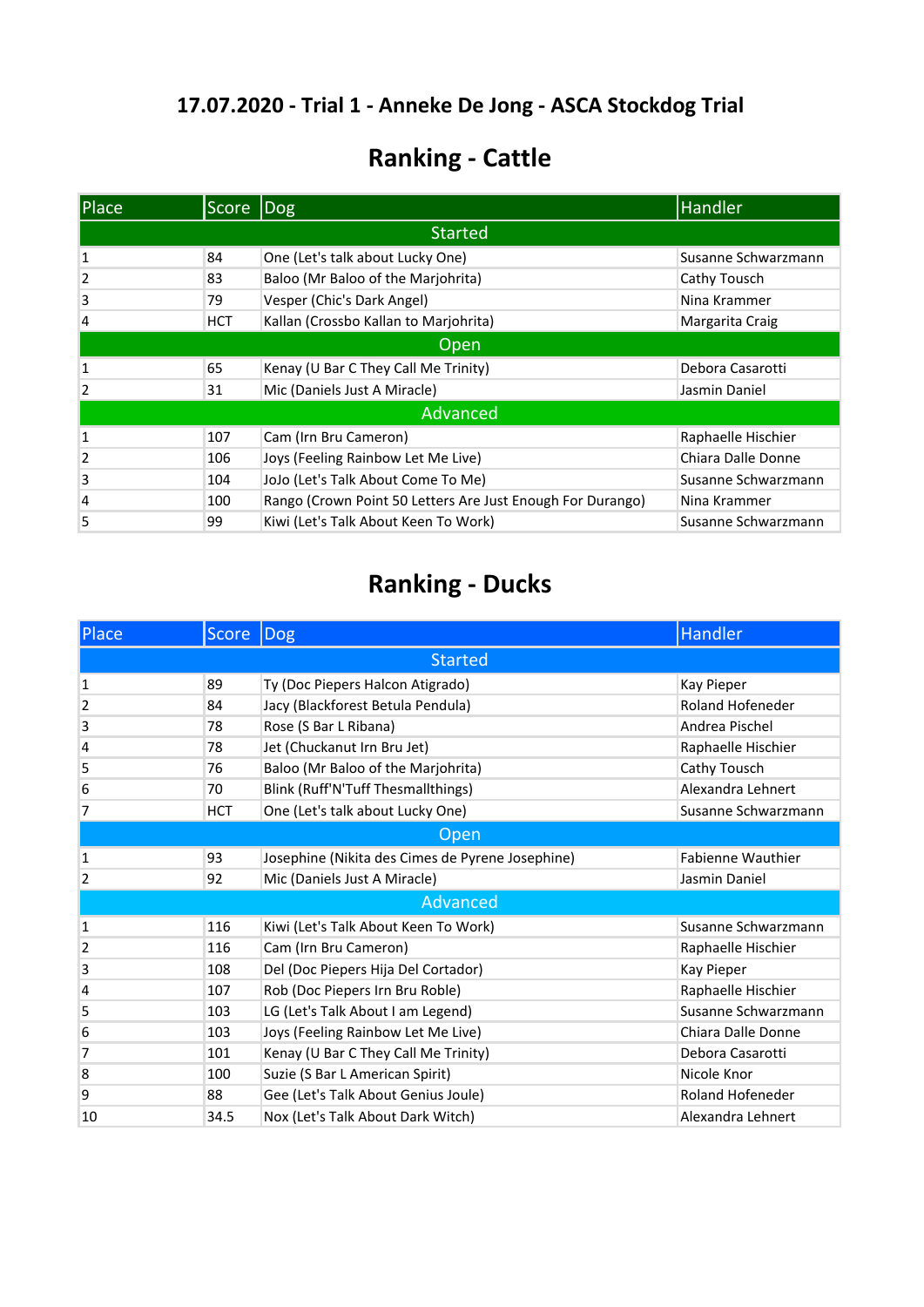| Place        | Score | <b>Dog</b>                                 | <b>Handler</b>         |
|--------------|-------|--------------------------------------------|------------------------|
|              |       | <b>Started</b>                             |                        |
| $\mathbf 1$  | 78    | Sabur (Rockinoak Sabur @ Marjohrita)       | Margarita Craig        |
| 2            | 76    | Baloo (Mr Baloo of the Marjohrita)         | Cathy Tousch           |
| 3            | 73    | Jay (Strawberryfield Don't Worry Be Happy) | <b>Helmut Bischoff</b> |
| 4            | 67    | Rose (S Bar L Ribana)                      | Andrea Pischel         |
|              |       | Open                                       |                        |
| $\mathbf{1}$ | 115   | Ty (Doc Piepers Halcon Atigrado)           | Kay Pieper             |
| 2            | 87    | LG (Let's Talk About I am Legend)          | Pedro Masana           |
| 3            | 72    | Blink (Ruff'N'Tuff Thesmallthings)         | Alexandra Lehnert      |
|              |       | Advanced                                   |                        |
| $\mathbf{1}$ | 115   | Del (Doc Piepers Hija Del Cortador)        | Kay Pieper             |
| 2            | 111   | Nim (Origine II I'm A Braveheart)          | Davide Giglio          |
| 3            | 110   | Annie (Scrub Creek Texas Hope)             | Matteo Campedelli      |
| 4            | 104   | Inox (Let's Talk About I Am What I Am)     | Margarita Craig        |
| 5            | 96    | Joys (Feeling Rainbow Let Me Live)         | Chiara Dalle Donne     |
| 6            | 93    | Kiwi (Let's Talk About Keen To Work)       | Susanne Schwarzmann    |
| 7            | 79    | Looby (Looby Loo)                          | Valentina Valenti      |
| 8            | 54    | Suzie (S Bar L American Spirit)            | Nicole Knor            |
| 9            | 45    | Laska (Laska Vom Klostertal)               | Andrea Pischel         |
| 10           | 38    | Kenay (U Bar C They Call Me Trinity)       | Debora Casarotti       |

| Award               | Dog                                  | <b>Handler</b>      |
|---------------------|--------------------------------------|---------------------|
| <b>HIT Started</b>  | Ty (Doc Piepers Halcon Atigrado)     | Kay Pieper          |
| HIT Open            | Ty (Doc Piepers Halcon Atigrado)     | Kay Pieper          |
| <b>HIT Advanced</b> | Kiwi (Let's Talk About Keen To Work) | Susanne Schwarzmann |
| HIT OB Started      | No qualifing result                  |                     |
| HIT OB Open/Adv     | No qualifing result                  |                     |
|                     |                                      |                     |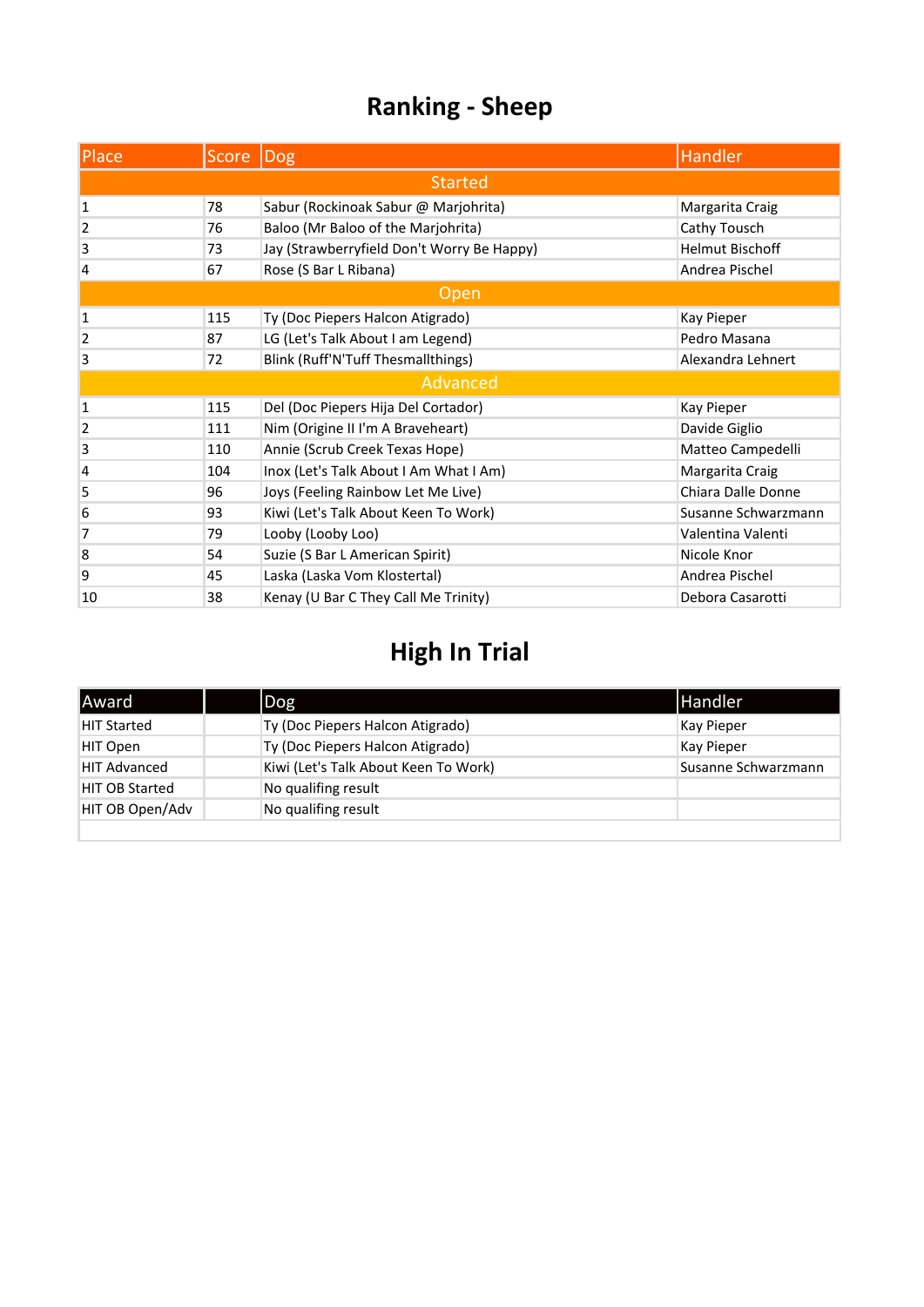## **Ranking - Cattle**

| Place | Score Dog |                                        | <b>Handler</b>      |  |
|-------|-----------|----------------------------------------|---------------------|--|
|       |           | <b>Started</b>                         |                     |  |
| 1     | 93        | Blink (Ruff'N'Tuff Thesmallthings)     | Alexandra Lehnert   |  |
| 2     | 85        | Jet (Chuckanut Irn Bru Jet)            | Raphaelle Hischier  |  |
| 3     | 85        | Vesper (Chic's Dark Angel)             | Nina Krammer        |  |
| 4     | 80        | Kallan (Crossbo Kallan to Marjohrita)  | Margarita Craig     |  |
| 5     | 74        | Jacy (Blackforest Betula Pendula)      | Roland Hofeneder    |  |
|       | Open      |                                        |                     |  |
| 1     | 92        | Brix (RMF's Brixius Mi Sombra)         | Nina Krammer        |  |
| 2     | 75        | Ty (Doc Piepers Halcon Atigrado)       | Kay Pieper          |  |
|       |           | Advanced                               |                     |  |
| 1     | 104       | Inox (Let's Talk About I Am What I Am) | Margarita Craig     |  |
| 2     | 96        | Suzie (S Bar L American Spirit)        | Nicole Knor         |  |
| 3     | 93        | Del (Doc Piepers Hija Del Cortador)    | Kay Pieper          |  |
| 4     | 74        | Kiwi (Let's Talk About Keen To Work)   | Susanne Schwarzmann |  |
| 5     | 71        | Nim (Origine II I'm A Braveheart)      | Davide Giglio       |  |
| 6     | 44        | Rob (Doc Piepers Irn Bru Roble)        | Raphaelle Hischier  |  |

| Place          | <b>Score</b> | Dog                                                        | Handler             |  |
|----------------|--------------|------------------------------------------------------------|---------------------|--|
|                |              | <b>Started</b>                                             |                     |  |
| 1              | 93           | Ty (Doc Piepers Halcon Atigrado)                           | Kay Pieper          |  |
| $\overline{2}$ | 80           | Jacy (Blackforest Betula Pendula)                          | Roland Hofeneder    |  |
| 3              | 77           | One (Let's talk about Lucky One)                           | Susanne Schwarzmann |  |
| 4              | 68           | Blink (Ruff'N'Tuff Thesmallthings)                         | Alexandra Lehnert   |  |
| 5              | JCT          | Rose (S Bar L Ribana)                                      | Andrea Pischel      |  |
|                | Advanced     |                                                            |                     |  |
| 1              | 116          | Kiwi (Let's Talk About Keen To Work)                       | Susanne Schwarzmann |  |
| $\overline{2}$ | 112          | Rango (Crown Point 50 Letters Are Just Enough For Durango) | Nina Krammer        |  |
| 3              | 108          | Joys (Feeling Rainbow Let Me Live)                         | Chiara Dalle Donne  |  |
| 4              | 101          | Gee (Let's Talk About Genius Joule)                        | Roland Hofeneder    |  |
| 5              | 98           | Del (Doc Piepers Hija Del Cortador)                        | Kay Pieper          |  |
| 6              | 98           | Suzie (S Bar L American Spirit)                            | Nicole Knor         |  |
| 7              | 95           | Inox (Let's Talk About I Am What I Am)                     | Margarita Craig     |  |
| 8              | 90           | Nim (Origine II I'm A Braveheart)                          | Davide Giglio       |  |
| 9              | 90           | Cam (Irn Bru Cameron)                                      | Raphaelle Hischier  |  |
| 10             | 90           | Kenay (U Bar C They Call Me Trinity)                       | Debora Casarotti    |  |
| 11             | 87           | Laska (Laska Vom Klostertal)                               | Andrea Pischel      |  |
| 12             | 38.5         | Nox (Let's Talk About Dark Witch)                          | Alexandra Lehnert   |  |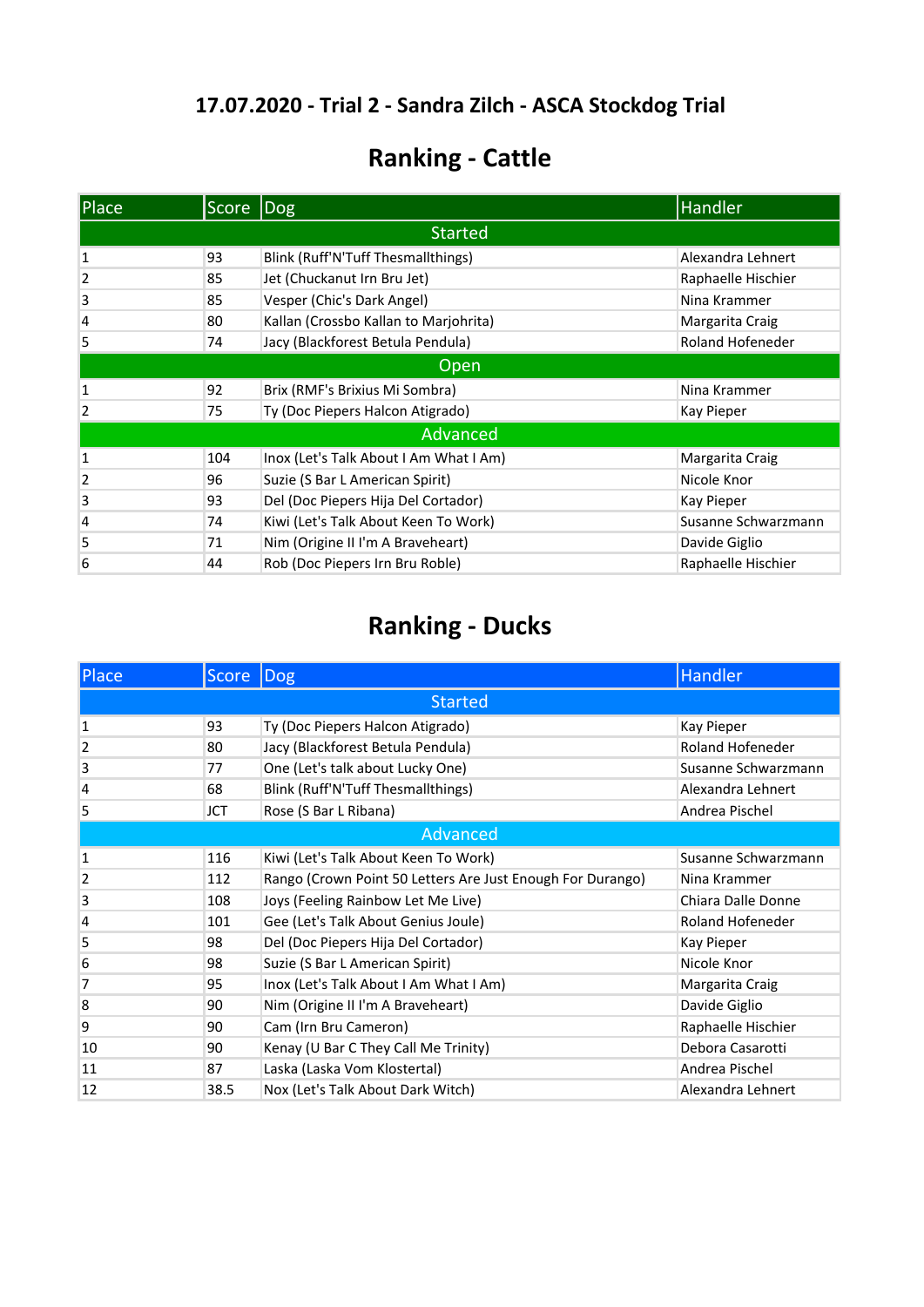| Place          | Score  Dog |                                                  | <b>Handler</b>           |
|----------------|------------|--------------------------------------------------|--------------------------|
|                |            | <b>Started</b>                                   |                          |
| 1              | 87         | Jay (Strawberryfield Don't Worry Be Happy)       | <b>Helmut Bischoff</b>   |
| 2              | 86         | One (Let's talk about Lucky One)                 | Susanne Schwarzmann      |
| 3              | 83         | Jacy (Blackforest Betula Pendula)                | <b>Roland Hofeneder</b>  |
| 4              | 79         | Baloo (Mr Baloo of the Marjohrita)               | Cathy Tousch             |
| 5              | 76         | Kallan (Crossbo Kallan to Marjohrita)            | Margarita Craig          |
| 6              | 58         | Rose (S Bar L Ribana)                            | Andrea Pischel           |
|                |            | Open                                             |                          |
| 1              | 109        | Ty (Doc Piepers Halcon Atigrado)                 | Kay Pieper               |
| $\overline{2}$ | 103        | Blink (Ruff'N'Tuff Thesmallthings)               | Alexandra Lehnert        |
| 3              | 74         | Josephine (Nikita des Cimes de Pyrene Josephine) | <b>Fabienne Wauthier</b> |
| 4              | 65         | Mic (Daniels Just A Miracle)                     | Jasmin Daniel            |
| 5              | 35         | LG (Let's Talk About I am Legend)                | Pedro Masana             |
|                |            | Advanced                                         |                          |
| $\mathbf 1$    | 111        | Kiwi (Let's Talk About Keen To Work)             | Susanne Schwarzmann      |
| 2              | 110        | Annie (Scrub Creek Texas Hope)                   | Matteo Campedelli        |
| 3              | 106        | Suzie (S Bar L American Spirit)                  | Nicole Knor              |
| 4              | 105        | Inox (Let's Talk About I Am What I Am)           | Margarita Craig          |
| 5              | 90         | Joys (Feeling Rainbow Let Me Live)               | Chiara Dalle Donne       |
| 6              | 89         | Del (Doc Piepers Hija Del Cortador)              | Kay Pieper               |
| 7              | 80         | Looby (Looby Loo)                                | Valentina Valenti        |
| 8              | 47         | Nox (Let's Talk About Dark Witch)                | Alexandra Lehnert        |

| Award                 | $\log$                               | <b>Handler</b>      |
|-----------------------|--------------------------------------|---------------------|
| <b>HIT Started</b>    | Blink (Ruff'N'Tuff Thesmallthings)   | Alexandra Lehnert   |
| HIT Open              | Ty (Doc Piepers Halcon Atigrado)     | Kay Pieper          |
| <b>HIT Advanced</b>   | Kiwi (Let's Talk About Keen To Work) | Susanne Schwarzmann |
| <b>HIT OB Started</b> | No qualifing result                  |                     |
| HIT OB Open/Adv       | No qualifing result                  |                     |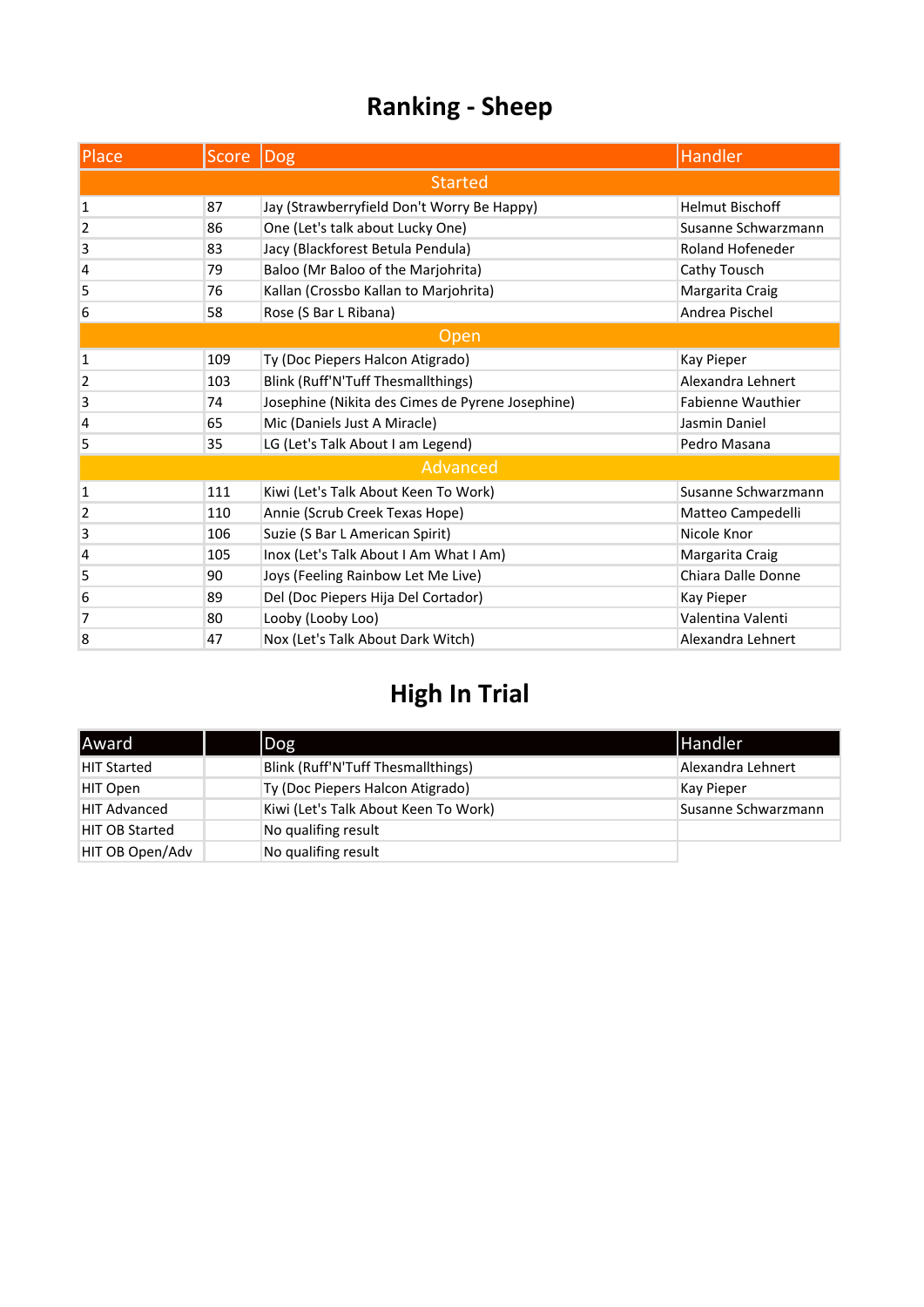## **Ranking - Cattle**

| Place        | Score Dog |                                        | Handler                 |
|--------------|-----------|----------------------------------------|-------------------------|
|              |           | <b>Started</b>                         |                         |
| $\mathbf{1}$ | 91        | Jacy (Blackforest Betula Pendula)      | <b>Roland Hofeneder</b> |
| 2            | 41        | Kallan (Crossbo Kallan to Marjohrita)  | Margarita Craig         |
|              |           | Open                                   |                         |
| $\mathbf{1}$ | 116       | Ty (Doc Piepers Halcon Atigrado)       | Kay Pieper              |
| 2            | 66        | Kenay (U Bar C They Call Me Trinity)   | Debora Casarotti        |
|              |           | Advanced                               |                         |
| 1            | 117       | Cam (Irn Bru Cameron)                  | Raphaelle Hischier      |
| 2            | 110       | Suzie (S Bar L American Spirit)        | Nicole Knor             |
| 3            | 109       | Nim (Origine II I'm A Braveheart)      | Davide Giglio           |
| 4            | 106       | Del (Doc Piepers Hija Del Cortador)    | Kay Pieper              |
| 5            | 104       | Kiwi (Let's Talk About Keen To Work)   | Susanne Schwarzmann     |
| 6            | 100       | Annie (Scrub Creek Texas Hope)         | Matteo Campedelli       |
| 7            | 63        | Brix (RMF's Brixius Mi Sombra)         | Nina Krammer            |
| 8            | 39        | Inox (Let's Talk About I Am What I Am) | Margarita Craig         |
| 9            | 37        | JoJo (Let's Talk About Come To Me)     | Susanne Schwarzmann     |
| 10           | 35        | Beam (S Bar L Okie B Cool)             | Nadja Zlender           |

| Place          | Score | $\lfloor \log \rfloor$                     | <b>Handler</b>          |
|----------------|-------|--------------------------------------------|-------------------------|
|                |       | <b>Started</b>                             |                         |
| 1              | 85    | Kallan (Crossbo Kallan to Marjohrita)      | Margarita Craig         |
| $\overline{2}$ | 78    | Jacy (Blackforest Betula Pendula)          | <b>Roland Hofeneder</b> |
| 3              | 77    | Rose (S Bar L Ribana)                      | Andrea Pischel          |
| 4              | 75    | Irra (Quickbeam Solenopsis Gallica)        | Katja Crcek             |
| 5              | 69    | Jay (Strawberryfield Don't Worry Be Happy) | <b>Helmut Bischoff</b>  |
|                |       | Open                                       |                         |
| 1              | 114   | Kiwi (S Bar L Lota Crown)                  | Anna Dudler             |
| $\overline{2}$ | 113   | Ty (Doc Piepers Halcon Atigrado)           | Kay Pieper              |
| 3              | 107   | Romy (S Bar L Moro)                        | Anna Dudler             |
| 4              | 81    | Baloo (Mr Baloo of the Marjohrita)         | Cathy Tousch            |
|                |       | Advanced                                   |                         |
| 1              | 110   | Nim (Origine II I'm A Braveheart)          | Davide Giglio           |
| $\overline{2}$ | 109   | Cam (Irn Bru Cameron)                      | Raphaelle Hischier      |
| 3              | 107   | Del (Doc Piepers Hija Del Cortador)        | Kay Pieper              |
| 4              | 105   | Kiwi (Let's Talk About Keen To Work)       | Susanne Schwarzmann     |
| 5              | 84    | Fallon (S Bar L Gun Made In Heaven)        | Julia Wolf              |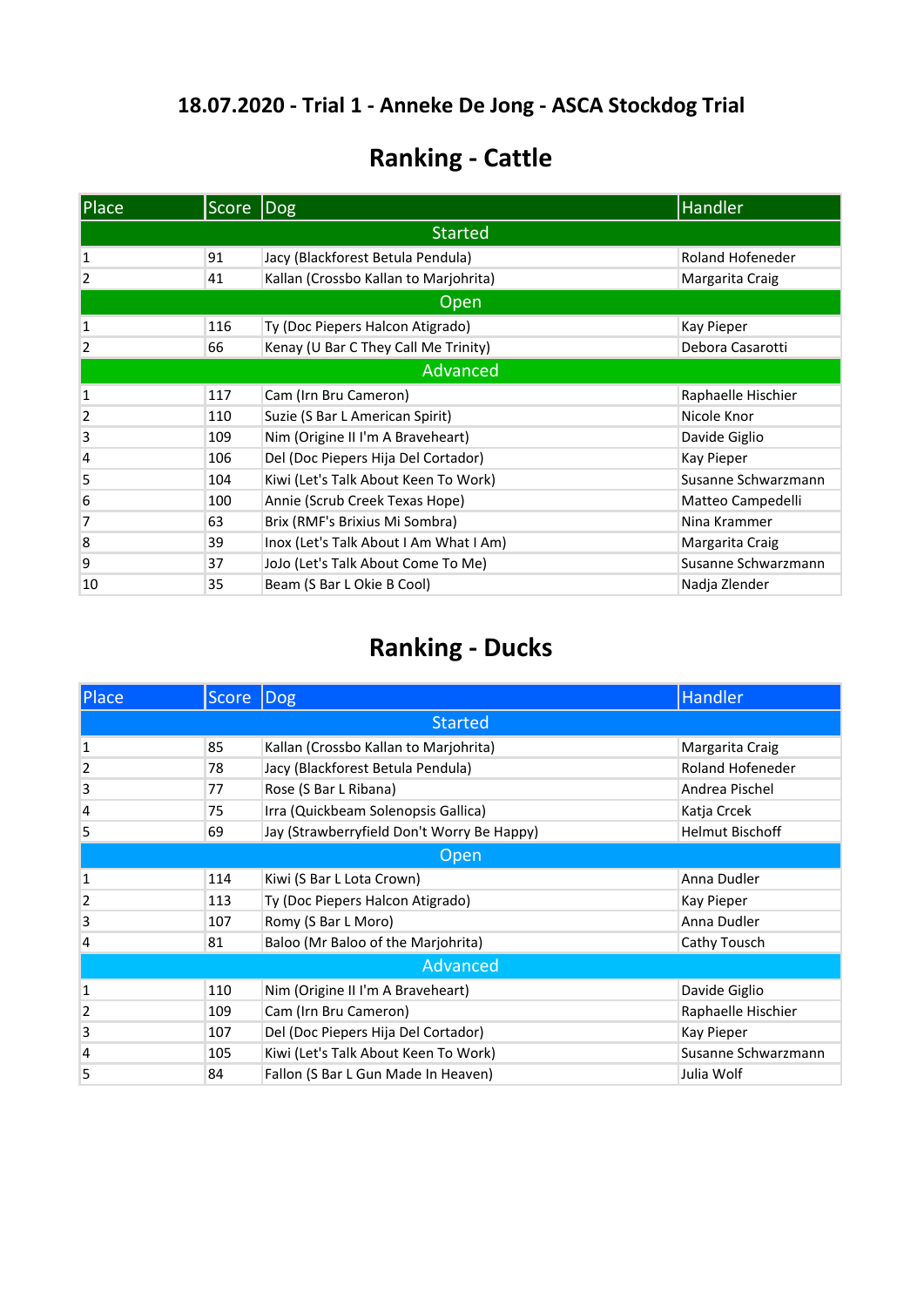| 6 | 82 | Laska (Laska Vom Klostertal)         | Andrea Pischel      |
|---|----|--------------------------------------|---------------------|
|   | 53 | Annie (Scrub Creek Texas Hope)       | Matteo Campedelli   |
| 8 | 29 | LG (Let's Talk About I am Legend)    | Susanne Schwarzmann |
| 9 | 27 | Kenay (U Bar C They Call Me Trinity) | Debora Casarotti    |

| Place        | <b>Score</b> | Dog                                        | <b>Handler</b>          |  |
|--------------|--------------|--------------------------------------------|-------------------------|--|
|              |              | <b>Started</b>                             |                         |  |
| $\mathbf{1}$ | 87           | One (Let's talk about Lucky One)           | Susanne Schwarzmann     |  |
| 2            | 85           | Jacy (Blackforest Betula Pendula)          | <b>Roland Hofeneder</b> |  |
| 3            | 78           | Rose (S Bar L Ribana)                      | Andrea Pischel          |  |
| 4            | 75           | Jay (Strawberryfield Don't Worry Be Happy) | <b>Helmut Bischoff</b>  |  |
| 5            | 74           | Kallan (Crossbo Kallan to Marjohrita)      | Margarita Craig         |  |
|              | Open         |                                            |                         |  |
| 1            | 104          | Ty (Doc Piepers Halcon Atigrado)           | Kay Pieper              |  |
| 2            | 103          | Kiwi (S Bar L Lota Crown)                  | Anna Dudler             |  |
| 3            | 91           | Shiloh (S Bar L A Sky Full Of Stars Wolf)  | Julia Wolf              |  |
|              |              | Advanced                                   |                         |  |
| $\mathbf{1}$ | 114          | Joys (Feeling Rainbow Let Me Live)         | Chiara Dalle Donne      |  |
| 2            | 111          | Koda (S Bar L Kodiak)                      | Sandra Zilch            |  |
| 3            | 108          | Suzie (S Bar L American Spirit)            | Nicole Knor             |  |
| 4            | 106          | Del (Doc Piepers Hija Del Cortador)        | Kay Pieper              |  |
| 5            | 105          | Nim (Origine II I'm A Braveheart)          | Davide Giglio           |  |
| 6            | 100          | Kiwi (Let's Talk About Keen To Work)       | Susanne Schwarzmann     |  |
| 7            | 99           | Fallon (S Bar L Gun Made In Heaven)        | Julia Wolf              |  |
| 8            | 88           | Inox (Let's Talk About I Am What I Am)     | Margarita Craig         |  |
| 9            | 80           | Looby (Looby Loo)                          | Valentina Valenti       |  |

| <b>Award</b>          | $\log$                            | <b>Handler</b>     |
|-----------------------|-----------------------------------|--------------------|
| <b>HIT Started</b>    | Jacy (Blackforest Betula Pendula) | Roland Hofeneder   |
| HIT Open              | Ty (Doc Piepers Halcon Atigrado)  | Kay Pieper         |
| <b>HIT Advanced</b>   | Cam (Irn Bru Cameron)             | Raphaelle Hischier |
| <b>HIT OB Started</b> | No qualifing result               |                    |
| HIT OB Open/Adv       | No qualifing result               |                    |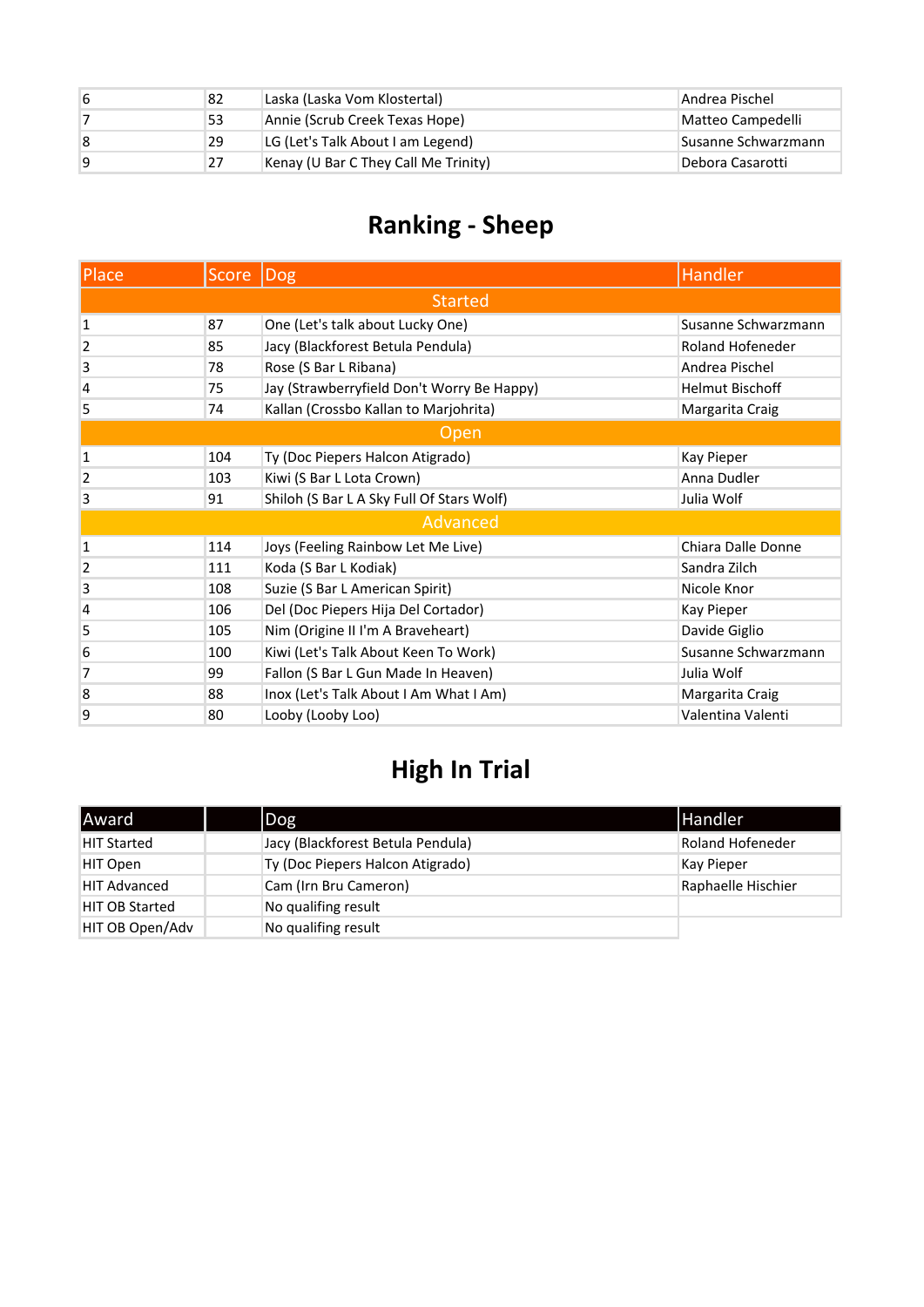## **Ranking - Cattle**

| Place | Score Dog |                                       | Handler             |
|-------|-----------|---------------------------------------|---------------------|
|       |           | <b>Started</b>                        |                     |
|       | 88        | Kallan (Crossbo Kallan to Marjohrita) | Margarita Craig     |
| 2     | 87        | Jet (Chuckanut Irn Bru Jet)           | Raphaelle Hischier  |
| 3     | 81        | Baloo (Mr Baloo of the Marjohrita)    | Cathy Tousch        |
| 4     | 70        | Tex (U Bar C Texas Sandstorm)         | Michelle De Boer    |
|       |           | Open                                  |                     |
|       | 87        | Kenay (U Bar C They Call Me Trinity)  | Debora Casarotti    |
|       |           | Advanced                              |                     |
| 1     | 103       | Rob (Doc Piepers Irn Bru Roble)       | Raphaelle Hischier  |
| 2     | 80        | Del (Doc Piepers Hija Del Cortador)   | Kay Pieper          |
| 3     | 74        | Annie (Scrub Creek Texas Hope)        | Matteo Campedelli   |
| 4     | 74        | Kiwi (Let's Talk About Keen To Work)  | Susanne Schwarzmann |
| 5     | 69        | Beam (S Bar L Okie B Cool)            | Nadja Zlender       |

| Place        | <b>Score</b>   | Dog                                       | <b>Handler</b>          |  |
|--------------|----------------|-------------------------------------------|-------------------------|--|
|              | <b>Started</b> |                                           |                         |  |
| 1            | 97             | Irra (Quickbeam Solenopsis Gallica)       | Katja Crcek             |  |
| 2            | 94             | Kallan (Crossbo Kallan to Marjohrita)     | Margarita Craig         |  |
| 3            | 92             | Jacy (Blackforest Betula Pendula)         | <b>Roland Hofeneder</b> |  |
| 4            | 86             | Blink (Ruff'N'Tuff Thesmallthings)        | Alexandra Lehnert       |  |
| 5            | 86             | Rose (S Bar L Ribana)                     | Andrea Pischel          |  |
| 6            | 73             | Sabur (Rockinoak Sabur @ Marjohrita)      | Margarita Craig         |  |
| Open         |                |                                           |                         |  |
| $\mathbf{1}$ | 116            | Kiwi (S Bar L Lota Crown)                 | Anna Dudler             |  |
| 2            | 110            | Romy (S Bar L Moro)                       | Anna Dudler             |  |
| 3            | 107            | Shiloh (S Bar L A Sky Full Of Stars Wolf) | Julia Wolf              |  |
| 4            | 100            | Ty (Doc Piepers Halcon Atigrado)          | Kay Pieper              |  |
| 5            | 93             | Baloo (Mr Baloo of the Marjohrita)        | Cathy Tousch            |  |
|              |                | Advanced                                  |                         |  |
| 1            | 120            | Cam (Irn Bru Cameron)                     | Raphaelle Hischier      |  |
| 2            | 112            | Kiwi (Let's Talk About Keen To Work)      | Susanne Schwarzmann     |  |
| 3            | 107            | Annie (Scrub Creek Texas Hope)            | Matteo Campedelli       |  |
| 4            | 100            | Gee (Let's Talk About Genius Joule)       | Roland Hofeneder        |  |
| 5            | 95             | Kenay (U Bar C They Call Me Trinity)      | Debora Casarotti        |  |
| 6            | 55             | LG (Let's Talk About I am Legend)         | Susanne Schwarzmann     |  |
| 7            | 36             | Fiete (Baltic Sea Lilmagic Fiete)         | Mareike Söder           |  |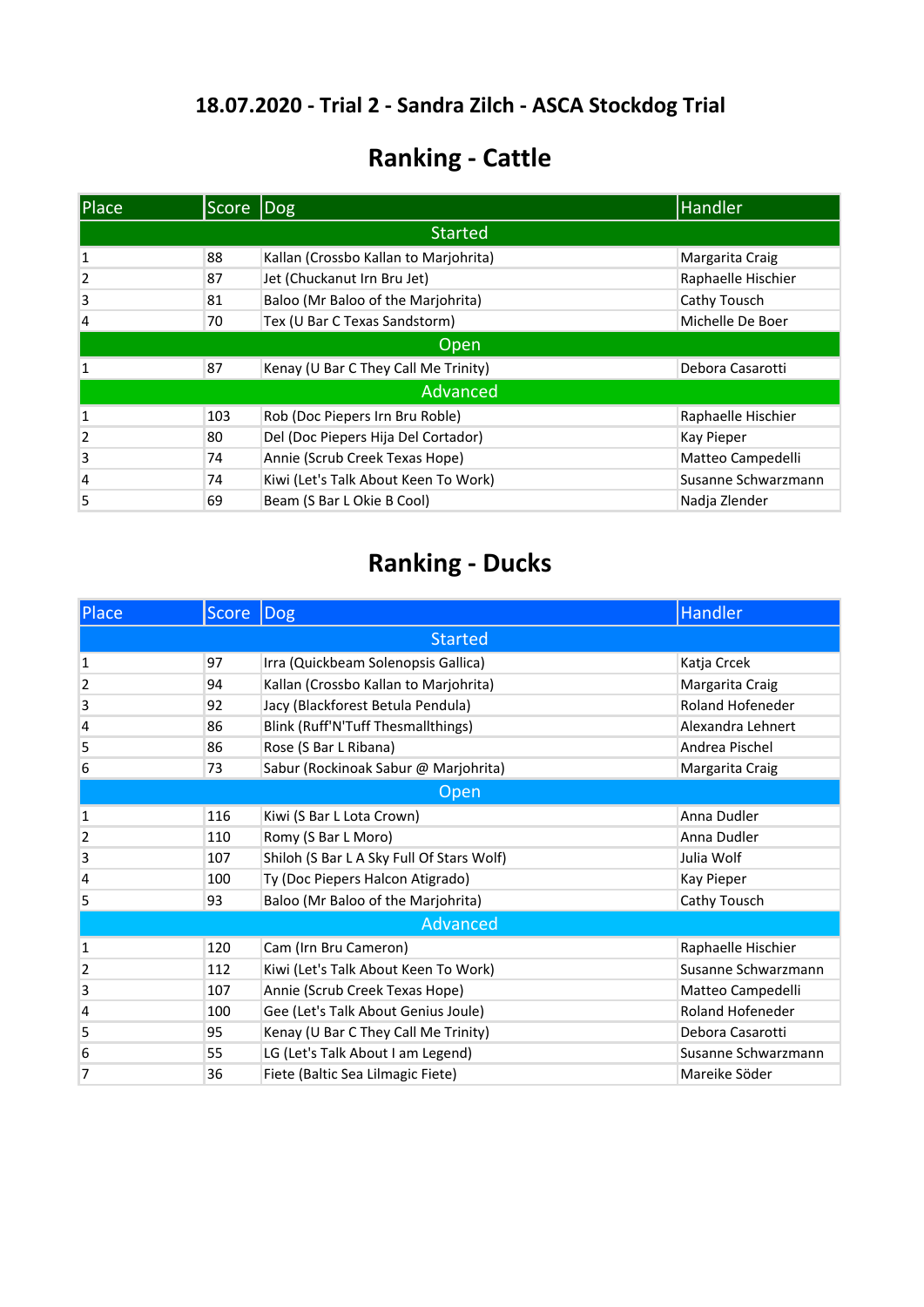| Place          | Score | Dog                                                        | Handler                |  |
|----------------|-------|------------------------------------------------------------|------------------------|--|
| <b>Started</b> |       |                                                            |                        |  |
| $\mathbf{1}$   | 78    | Sabur (Rockinoak Sabur @ Marjohrita)                       | Margarita Craig        |  |
| 2              | 73    | Jay (Strawberryfield Don't Worry Be Happy)                 | <b>Helmut Bischoff</b> |  |
| 3              | 67    | Rose (S Bar L Ribana)                                      | Andrea Pischel         |  |
| 4              | 67    | Irra (Quickbeam Solenopsis Gallica)                        | Katja Crcek            |  |
| Open           |       |                                                            |                        |  |
| $\mathbf{1}$   | 105   | Kiwi (S Bar L Lota Crown)                                  | Anna Dudler            |  |
| 2              | 104   | Baloo (Mr Baloo of the Marjohrita)                         | Cathy Tousch           |  |
| 3              | 67    | LG (Let's Talk About I am Legend)                          | Pedro Masana           |  |
|                |       | Advanced                                                   |                        |  |
| 1              | 108   | Cam (Irn Bru Cameron)                                      | Raphaelle Hischier     |  |
| $\overline{2}$ | 105   | Del (Doc Piepers Hija Del Cortador)                        | Kay Pieper             |  |
| 3              | 105   | Kenay (U Bar C They Call Me Trinity)                       | Debora Casarotti       |  |
| 4              | 102   | Nim (Origine II I'm A Braveheart)                          | Davide Giglio          |  |
| 5              | 98    | Romy (S Bar L Moro)                                        | Anna Dudler            |  |
| 6              | 98    | Rango (Crown Point 50 Letters Are Just Enough For Durango) | Nina Krammer           |  |
| 7              | 95    | Annie (Scrub Creek Texas Hope)                             | Matteo Campedelli      |  |
| 8              | 89    | Looby (Looby Loo)                                          | Valentina Valenti      |  |
| 9              | 87    | Kiwi (Let's Talk About Keen To Work)                       | Susanne Schwarzmann    |  |
| 10             | 84    | Joys (Feeling Rainbow Let Me Live)                         | Chiara Dalle Donne     |  |
| 11             | 82    | Laska (Laska Vom Klostertal)                               | Andrea Pischel         |  |
| 12             | 81    | Fallon (S Bar L Gun Made In Heaven)                        | Julia Wolf             |  |

| <b>Award</b>          | $\log$                              | <b>Handler</b>     |
|-----------------------|-------------------------------------|--------------------|
| HIT Started           | Irra (Quickbeam Solenopsis Gallica) | Katja Crcek        |
| HIT Open              | Kiwi (S Bar L Lota Crown)           | Anna Dudler        |
| <b>HIT Advanced</b>   | Cam (Irn Bru Cameron)               | Raphaelle Hischier |
| <b>HIT OB Started</b> | No qualifing result                 |                    |
| HIT OB Open/Adv       | No qualifing result                 |                    |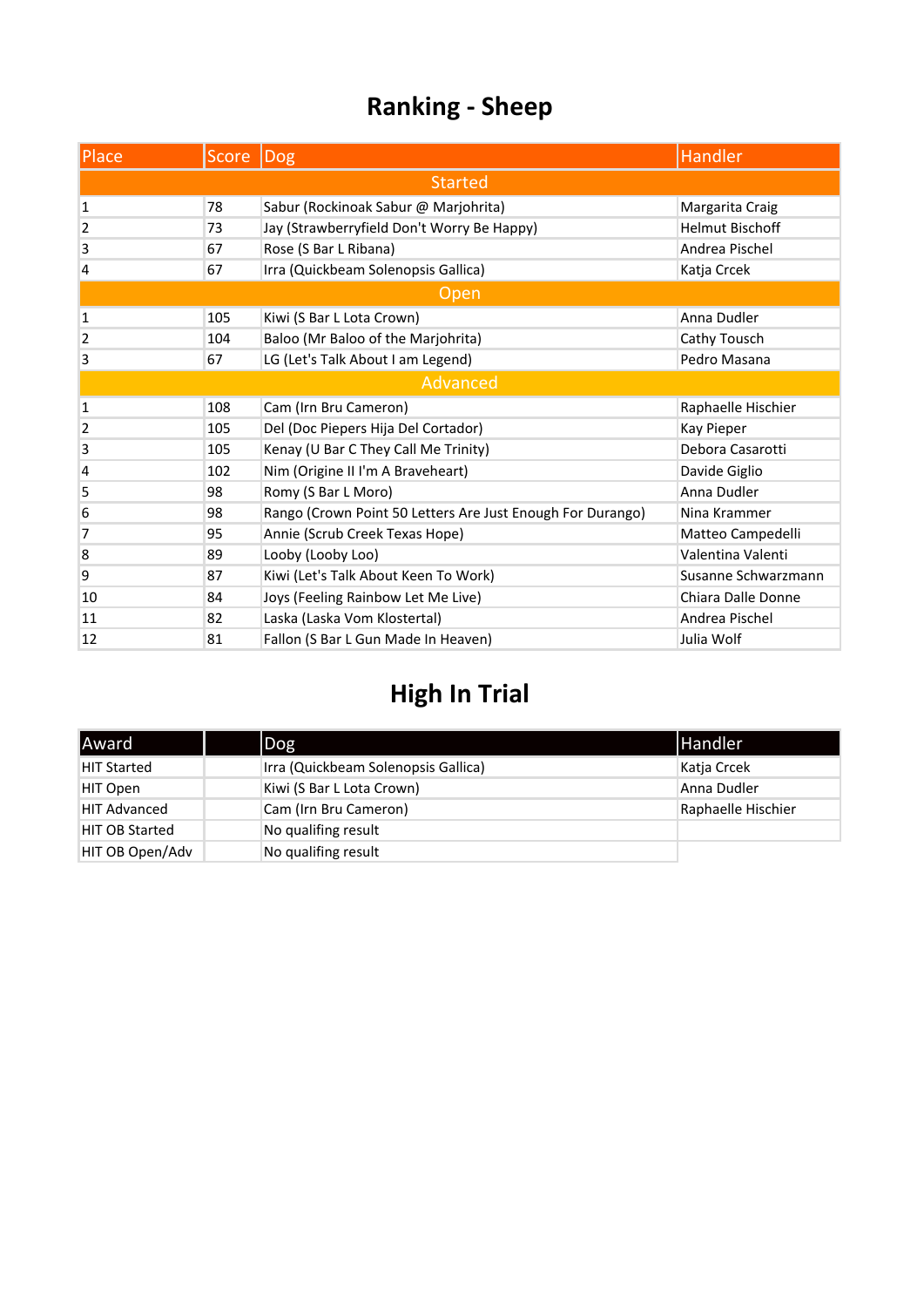## **Ranking - Cattle**

| Place          | Score Dog |                                       | Handler             |  |
|----------------|-----------|---------------------------------------|---------------------|--|
| <b>Started</b> |           |                                       |                     |  |
| 1              | 97        | Kallan (Crossbo Kallan to Marjohrita) | Margarita Craig     |  |
| 2              | 88        | Baloo (Mr Baloo of the Marjohrita)    | Cathy Tousch        |  |
| Open           |           |                                       |                     |  |
| 1              | 108       | Kenay (U Bar C They Call Me Trinity)  | Debora Casarotti    |  |
| 2              | 107       | Ty (Doc Piepers Halcon Atigrado)      | Kay Pieper          |  |
|                |           | Advanced                              |                     |  |
| 1              | 110       | Cam (Irn Bru Cameron)                 | Raphaelle Hischier  |  |
| 2              | 108       | Suzie (S Bar L American Spirit)       | Nicole Knor         |  |
| 3              | 92        | Joys (Feeling Rainbow Let Me Live)    | Chiara Dalle Donne  |  |
| 4              | 90        | Koda (S Bar L Kodiak)                 | Sandra Zilch        |  |
| 5              | 44        | JoJo (Let's Talk About Come To Me)    | Susanne Schwarzmann |  |
| 6              | 36        | Annie (Scrub Creek Texas Hope)        | Matteo Campedelli   |  |
| 7              | 32        | Beam (S Bar L Okie B Cool)            | Nadja Zlender       |  |

| Place          | <b>Score</b> | <b>Dog</b>                                                 | <b>Handler</b>      |  |
|----------------|--------------|------------------------------------------------------------|---------------------|--|
| <b>Started</b> |              |                                                            |                     |  |
| 1              | 77           | Blink (Ruff'N'Tuff Thesmallthings)                         | Alexandra Lehnert   |  |
| $\overline{2}$ | 76           | Irra (Quickbeam Solenopsis Gallica)                        | Katja Crcek         |  |
| 3              | 38           | Jacy (Blackforest Betula Pendula)                          | Roland Hofeneder    |  |
| 4              | <b>JCT</b>   | One (Let's talk about Lucky One)                           | Susanne Schwarzmann |  |
| $O$ pen        |              |                                                            |                     |  |
| 1              | 113          | Ty (Doc Piepers Halcon Atigrado)                           | Kay Pieper          |  |
| 2              | 102          | Shiloh (S Bar L A Sky Full Of Stars Wolf)                  | Julia Wolf          |  |
| 3              | 98           | Aroona (Twin Falls Creek Aroona)                           | Sabine Prehl        |  |
| 4              | 98           | Kallan (Crossbo Kallan to Marjohrita)                      | Margarita Craig     |  |
| 5              | 93           | Baloo (Mr Baloo of the Marjohrita)                         | Cathy Tousch        |  |
| Advanced       |              |                                                            |                     |  |
| 1              | 117          | Cam (Irn Bru Cameron)                                      | Raphaelle Hischier  |  |
| 2              | 110          | Kiwi (S Bar L Lota Crown)                                  | Anna Dudler         |  |
| 3              | 109          | Koda (S Bar L Kodiak)                                      | Sandra Zilch        |  |
| 4              | 109          | Joys (Feeling Rainbow Let Me Live)                         | Chiara Dalle Donne  |  |
| 5              | 108          | Annie (Scrub Creek Texas Hope)                             | Matteo Campedelli   |  |
| 6              | 107          | Rango (Crown Point 50 Letters Are Just Enough For Durango) | Nina Krammer        |  |
| 7              | 103          | Del (Doc Piepers Hija Del Cortador)                        | Kay Pieper          |  |
| 8              | 96           | Kiwi (Let's Talk About Keen To Work)                       | Susanne Schwarzmann |  |
| 9              | 89           | Fallon (S Bar L Gun Made In Heaven)                        | Julia Wolf          |  |
| 10             | 81           | Gee (Let's Talk About Genius Joule)                        | Roland Hofeneder    |  |
| 11             | 40.5         | Romy (S Bar L Moro)                                        | Anna Dudler         |  |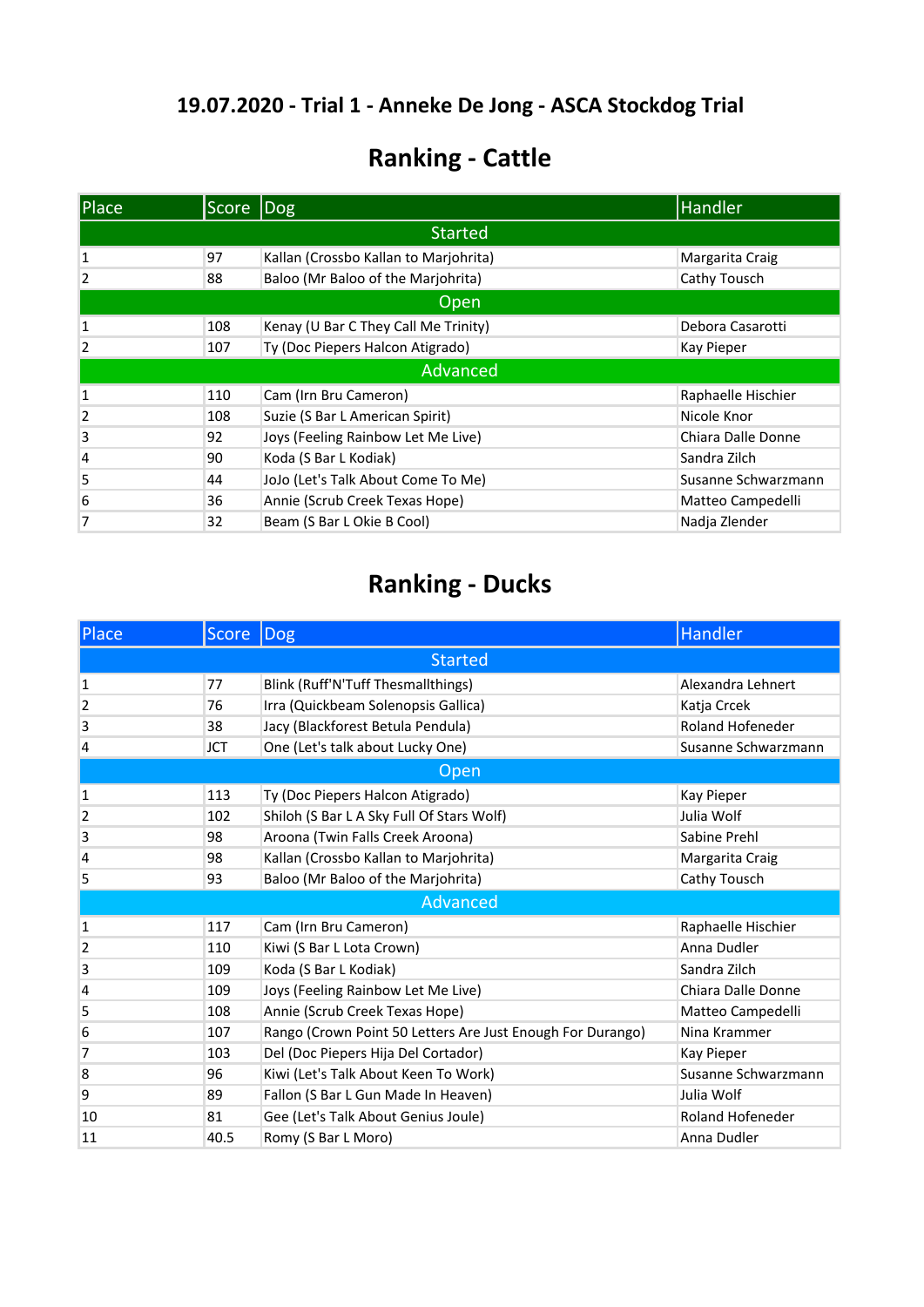| Place          | Score   Dog |                                            | Handler                 |  |
|----------------|-------------|--------------------------------------------|-------------------------|--|
| <b>Started</b> |             |                                            |                         |  |
| 1              | 84          | Jacy (Blackforest Betula Pendula)          | <b>Roland Hofeneder</b> |  |
| 2              | 83          | Aroona (Twin Falls Creek Aroona)           | Sabine Prehl            |  |
| 3              | 79          | Sabur (Rockinoak Sabur @ Marjohrita)       | Margarita Craig         |  |
| 4              | 74          | Irra (Quickbeam Solenopsis Gallica)        | Katja Crcek             |  |
| 5              | 72          | Jay (Strawberryfield Don't Worry Be Happy) | <b>Helmut Bischoff</b>  |  |
| 6              | <b>JCT</b>  | One (Let's talk about Lucky One)           | Susanne Schwarzmann     |  |
| Open           |             |                                            |                         |  |
| 1              | 113         | Ty (Doc Piepers Halcon Atigrado)           | Kay Pieper              |  |
| 2              | 93          | Blink (Ruff'N'Tuff Thesmallthings)         | Alexandra Lehnert       |  |
| 3              | 85          | Baloo (Mr Baloo of the Marjohrita)         | Cathy Tousch            |  |
|                |             | Advanced                                   |                         |  |
| $\mathbf{1}$   | 116         | Kiwi (Let's Talk About Keen To Work)       | Susanne Schwarzmann     |  |
| $\overline{2}$ | 115         | Suzie (S Bar L American Spirit)            | Nicole Knor             |  |
| 3              | 107         | Fallon (S Bar L Gun Made In Heaven)        | Julia Wolf              |  |
| 4              | 105         | Cam (Irn Bru Cameron)                      | Raphaelle Hischier      |  |
| 5              | 104         | Del (Doc Piepers Hija Del Cortador)        | Kay Pieper              |  |
| 6              | 100         | Romy (S Bar L Moro)                        | Anna Dudler             |  |
| 7              | 95          | Looby (Looby Loo)                          | Valentina Valenti       |  |
| 8              | 94          | Kenay (U Bar C They Call Me Trinity)       | Debora Casarotti        |  |
| 9              | 53          | Kiwi (S Bar L Lota Crown)                  | Anna Dudler             |  |

| Award                 | Dog                                   | <b>Handler</b>     |
|-----------------------|---------------------------------------|--------------------|
| <b>HIT Started</b>    | Kallan (Crossbo Kallan to Marjohrita) | Margarita Craig    |
| HIT Open              | Ty (Doc Piepers Halcon Atigrado)      | Kay Pieper         |
| <b>HIT Advanced</b>   | Cam (Irn Bru Cameron)                 | Raphaelle Hischier |
| <b>HIT OB Started</b> | No qualifing result                   |                    |
| HIT OB Open/Adv       | No qualifing result                   |                    |
|                       |                                       |                    |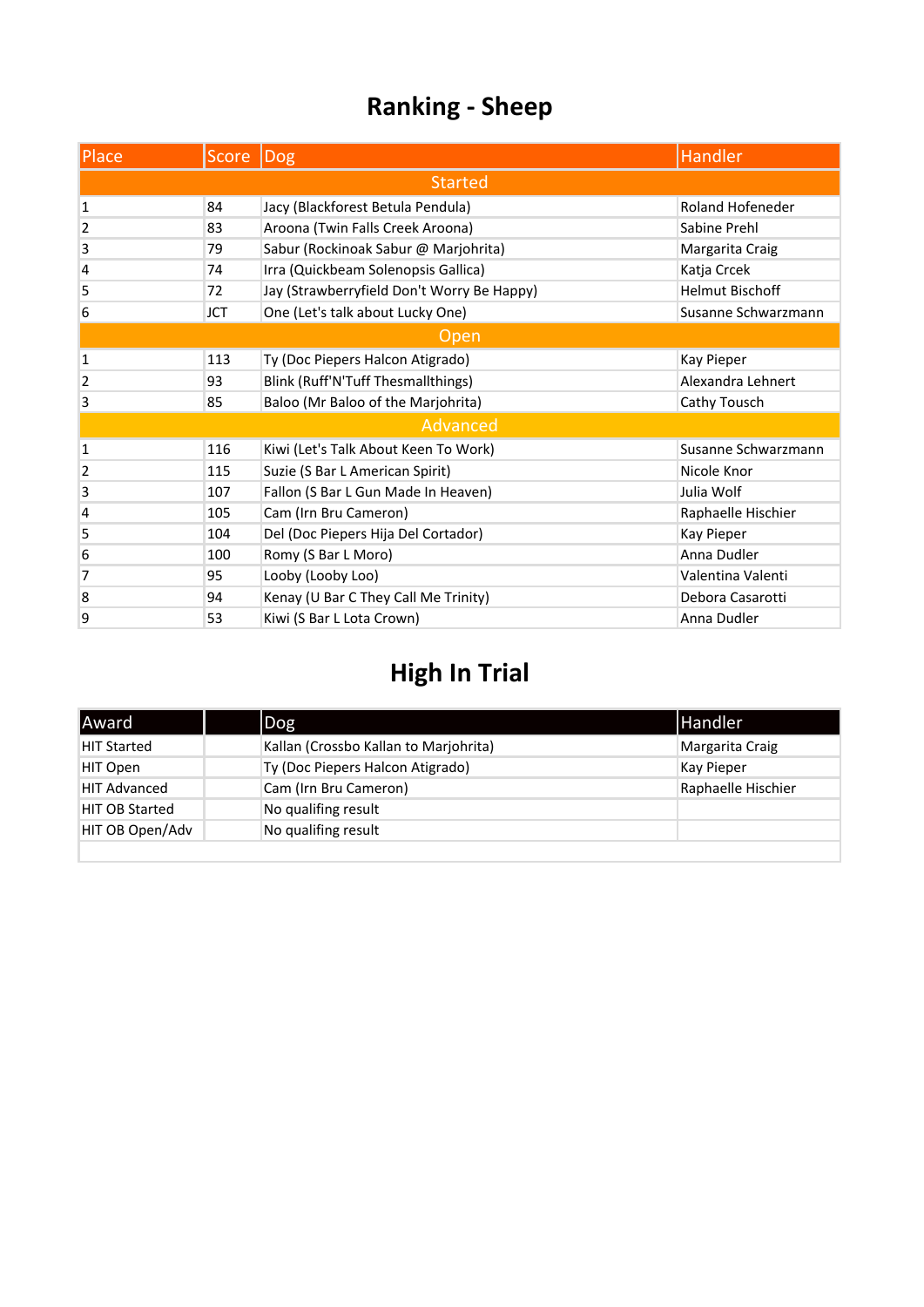## **Ranking - Cattle**

| Place          | Score Dog |                                       | Handler            |  |
|----------------|-----------|---------------------------------------|--------------------|--|
| <b>Started</b> |           |                                       |                    |  |
| 1              | 93        | Blink (Ruff'N'Tuff Thesmallthings)    | Alexandra Lehnert  |  |
| 2              | 90        | Tex (U Bar C Texas Sandstorm)         | Michelle De Boer   |  |
| 3              | 89        | Kallan (Crossbo Kallan to Marjohrita) | Margarita Craig    |  |
| 4              | 79        | Jet (Chuckanut Irn Bru Jet)           | Raphaelle Hischier |  |
| 5              | 39        | Jacy (Blackforest Betula Pendula)     | Roland Hofeneder   |  |
| <b>Open</b>    |           |                                       |                    |  |
| 1              | 107       | Ty (Doc Piepers Halcon Atigrado)      | Kay Pieper         |  |
|                |           | Advanced                              |                    |  |
| 1              | 122       | Suzie (S Bar L American Spirit)       | Nicole Knor        |  |
| 2              | 119       | Cam (Irn Bru Cameron)                 | Raphaelle Hischier |  |
| 3              | 117       | Annie (Scrub Creek Texas Hope)        | Matteo Campedelli  |  |
| 4              | 115       | Nim (Origine II I'm A Braveheart)     | Davide Giglio      |  |
| 5              | 113       | Joys (Feeling Rainbow Let Me Live)    | Chiara Dalle Donne |  |
| 6              | 112       | Del (Doc Piepers Hija Del Cortador)   | Kay Pieper         |  |
| 7              | 44        | Beam (S Bar L Okie B Cool)            | Nadja Zlender      |  |

| <b>Place</b>   | Score | $\overline{\textsf{Dog}}$                                  | Handler                 |  |
|----------------|-------|------------------------------------------------------------|-------------------------|--|
| <b>Started</b> |       |                                                            |                         |  |
| 1              | 93    | Irra (Quickbeam Solenopsis Gallica)                        | Katja Crcek             |  |
| $\overline{2}$ | 92    | Blink (Ruff'N'Tuff Thesmallthings)                         | Alexandra Lehnert       |  |
| 3              | 89    | Jacy (Blackforest Betula Pendula)                          | <b>Roland Hofeneder</b> |  |
| 4              | 86    | One (Let's talk about Lucky One)                           | Susanne Schwarzmann     |  |
| 5              | 69    | Jay (Strawberryfield Don't Worry Be Happy)                 | <b>Helmut Bischoff</b>  |  |
| Open           |       |                                                            |                         |  |
| 1              | 105   | Ty (Doc Piepers Halcon Atigrado)                           | Kay Pieper              |  |
| 2              | 82    | Aroona (Twin Falls Creek Aroona)                           | Sabine Prehl            |  |
|                |       | Advanced                                                   |                         |  |
| 1              | 120   | Kiwi (S Bar L Lota Crown)                                  | Anna Dudler             |  |
| 2              | 116   | Romy (S Bar L Moro)                                        | Anna Dudler             |  |
| 3              | 113   | Joys (Feeling Rainbow Let Me Live)                         | Chiara Dalle Donne      |  |
| 4              | 112   | Del (Doc Piepers Hija Del Cortador)                        | Kay Pieper              |  |
| 5              | 106   | Kiwi (Let's Talk About Keen To Work)                       | Susanne Schwarzmann     |  |
| 6              | 106   | Annie (Scrub Creek Texas Hope)                             | Matteo Campedelli       |  |
| 7              | 106   | Rango (Crown Point 50 Letters Are Just Enough For Durango) | Nina Krammer            |  |
| 8              | 102   | Nim (Origine II I'm A Braveheart)                          | Davide Giglio           |  |
| 9              | 93    | Gee (Let's Talk About Genius Joule)                        | Roland Hofeneder        |  |